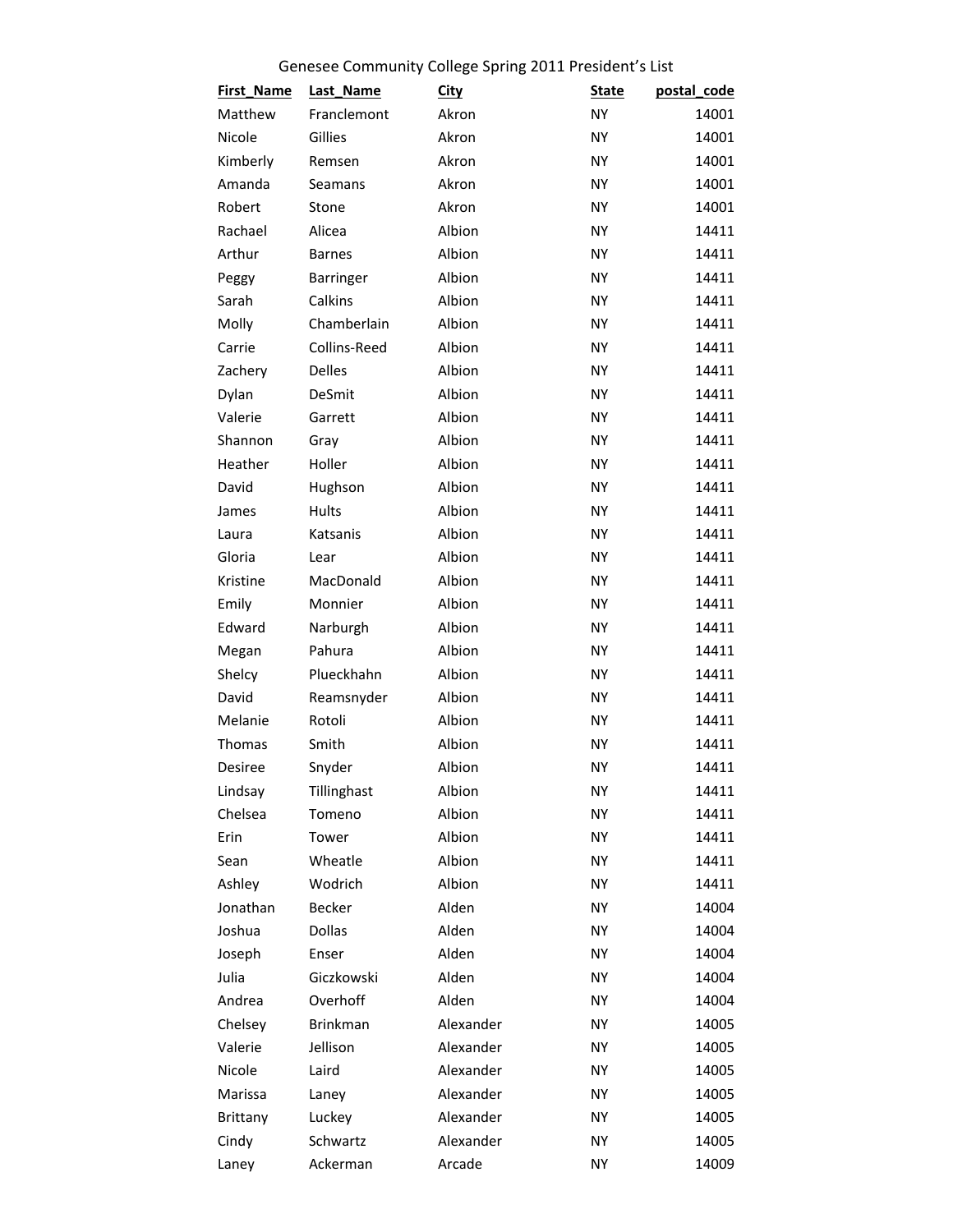|               |               | Genesee Community College Spring 2011 President's List |           |       |
|---------------|---------------|--------------------------------------------------------|-----------|-------|
| Jessica       | Eckel         | Arcade                                                 | NY        | 14009 |
| Wendy         | Egner         | Arcade                                                 | <b>NY</b> | 14009 |
| Dana          | Fanton        | Arcade                                                 | NY        | 14009 |
| lan           | Foss          | Arcade                                                 | NY        | 14009 |
| Rebecca       | Hanson        | Arcade                                                 | NY        | 14009 |
| Craig         | Jeffery       | Arcade                                                 | NY        | 14009 |
| Devin         | Jeffery       | Arcade                                                 | NY        | 14009 |
| Jessica       | Kibler        | Arcade                                                 | <b>NY</b> | 14009 |
| Natalie       | Mark          | Arcade                                                 | NY        | 14009 |
| Henry         | Prutsman      | Arcade                                                 | NY        | 14009 |
| Alexandria    | Shanahan      | Arcade                                                 | <b>NY</b> | 14009 |
| Kenneth       | Suttell       | Arcade                                                 | <b>NY</b> | 14009 |
| Brandy        | Swain         | Arcade                                                 | NY        | 14009 |
| Mary          | Weber         | Arcade                                                 | NY        | 14009 |
| Renee         | Bermel        | Attica                                                 | <b>NY</b> | 14011 |
| Carrie        | <b>Dylag</b>  | Attica                                                 | <b>NY</b> | 14011 |
| Edward        | Fronczak      | Attica                                                 | NY        | 14011 |
| Caitlin       | Gadd          | Attica                                                 | ΝY        | 14011 |
| Deborah       | Head          | Attica                                                 | <b>NY</b> | 14011 |
| Lauren        | Hoffmeister   | Attica                                                 | <b>NY</b> | 14011 |
| Julie         | Kelsey        | Attica                                                 | NY        | 14011 |
| Marcie        | Lyons         | Attica                                                 | ΝY        | 14011 |
| David         | Michalek      | Attica                                                 | <b>NY</b> | 14011 |
| Daniel        | Miller        | Attica                                                 | NY        | 14011 |
| Michael       | Moultrup      | Attica                                                 | NY        | 14011 |
| Vincent       | Napierski     | Attica                                                 | NY        | 14011 |
| Zeke          | Palen         | Attica                                                 | <b>NY</b> | 14011 |
| Chrissy       | <b>Stiles</b> | Attica                                                 | <b>NY</b> | 14011 |
| Eliza         | Stringham     | Attica                                                 | NY        | 14011 |
| Laura         | Werner        | Attica                                                 | NY        | 14011 |
| Amy           | Wright        | Attica                                                 | <b>NY</b> | 14011 |
| <b>Brenda</b> | Zuch          | Attica                                                 | <b>NY</b> | 14011 |
| Annette       | Buchanan      | Avon                                                   | NY        | 14414 |
| Donald        | Crye          | Avon                                                   | <b>NY</b> | 14414 |
| Renee         | Morgan        | Avon                                                   | NY        | 14414 |
| Joshua        | Priest        | Avon                                                   | <b>NY</b> | 14414 |
| Jessica       | Reiss         | Avon                                                   | NY        | 14414 |
| Douglas       | Weber         | Avon                                                   | <b>NY</b> | 14414 |
| Genevieve     | Oliveira      | Barker                                                 | NY        | 14012 |
| Krystle       | Schaner       | Barker                                                 | <b>NY</b> | 14012 |
| Denise        | Linsey        | Basom                                                  | <b>NY</b> | 14013 |
| Kimberly      | Mills         | Basom                                                  | <b>NY</b> | 14013 |
| Lon           | Schmigel      | Basom                                                  | NY        | 14013 |
| Christopher   | Abdella       | Batavia                                                | ΝY        | 14020 |
| Kristin       | Aidala        | Batavia                                                | <b>NY</b> | 14020 |
| Tom           | <b>Bailey</b> | Batavia                                                | <b>NY</b> | 14020 |
| Jessica       | Barone        | Batavia                                                | NY        | 14020 |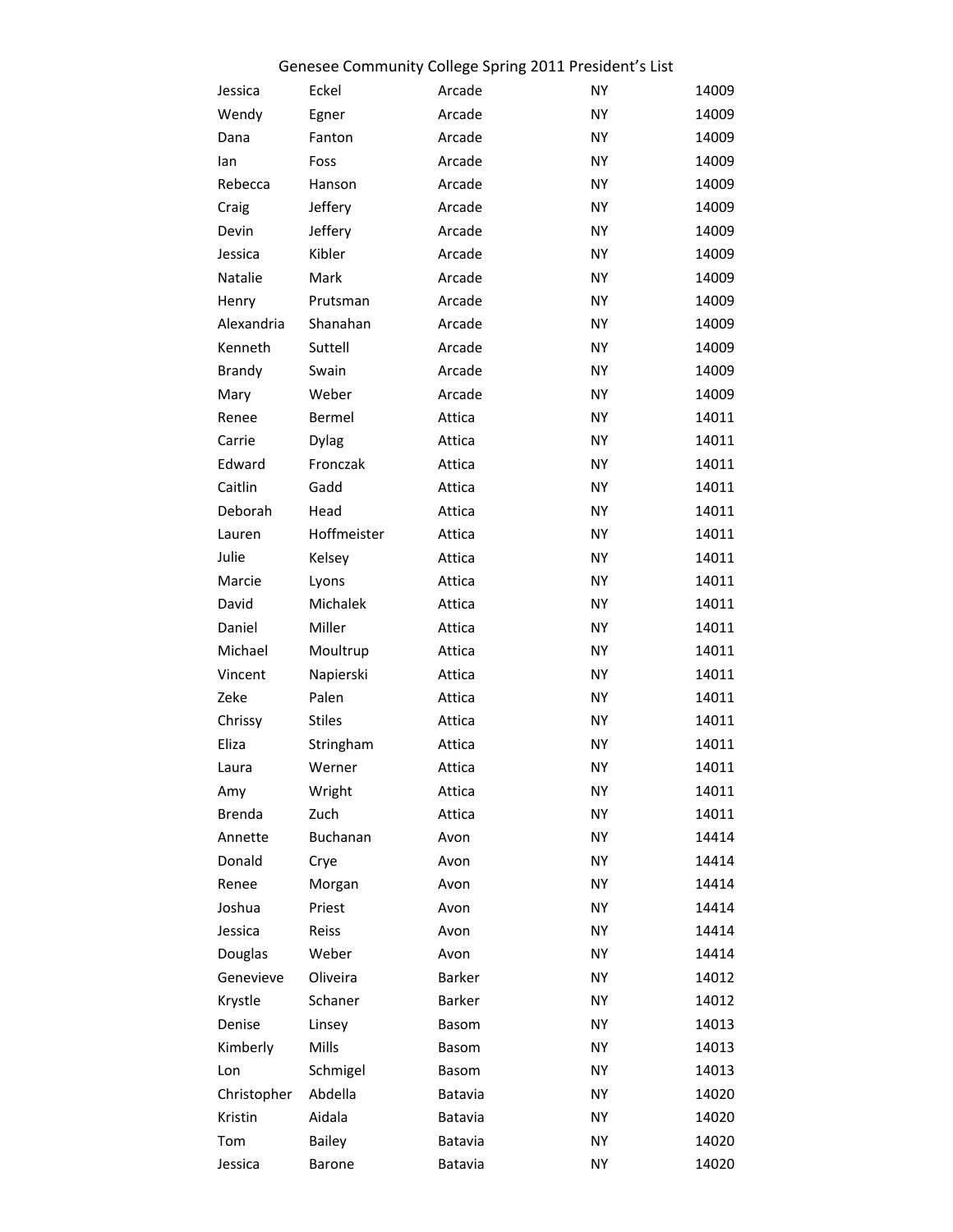|             |                 | Genesee Community College Spring 2011 President's List |           |       |
|-------------|-----------------|--------------------------------------------------------|-----------|-------|
| Pamela      | Benson          | Batavia                                                | NY        | 14020 |
| Jamie       | Borkholder      | Batavia                                                | NY        | 14020 |
| Matthew     | Boyce           | Batavia                                                | NY.       | 14020 |
| Ann         | <b>Brade</b>    | Batavia                                                | NY        | 14020 |
| Amanda      | Burshtynsky     | Batavia                                                | ΝY        | 14020 |
| Katelyn     | Bush            | Batavia                                                | NY        | 14020 |
| Chelsea     | Carrubba-Benson | Batavia                                                | NY.       | 14020 |
| Lacey       | Christner       | Batavia                                                | NY        | 14020 |
| Krista      | Clark           | Batavia                                                | ΝY        | 14020 |
| Katherine   | Clemm           | Batavia                                                | NY        | 14020 |
| Karen       | Crane           | Batavia                                                | NY.       | 14020 |
| Christopher | Cummings        | Batavia                                                | NY        | 14020 |
| Jennifer    | Curry           | Batavia                                                | ΝY        | 14020 |
| Stephanie   | DeLong          | Batavia                                                | NY        | 14020 |
| Heidi       | Dempsey         | Batavia                                                | NY.       | 14020 |
| Jamie       | DiLaura         | Batavia                                                | NY        | 14020 |
| Jason       | DiMartino       | Batavia                                                | ΝY        | 14020 |
| David       | DiSalvo         | Batavia                                                | NY        | 14020 |
| Erin        | Dobbertin       | Batavia                                                | NY.       | 14020 |
| Jennifer    | Dorf            | Batavia                                                | NY        | 14020 |
| lan         | Dries           | Batavia                                                | ΝY        | 14020 |
| Thomas      |                 |                                                        | NY        | 14020 |
| Delores     | Dupin           | Batavia                                                | NY.       | 14020 |
|             | Dyer            | Batavia                                                |           |       |
| Timothy     | Eck             | Batavia                                                | <b>NY</b> | 14020 |
| David       | Eick            | Batavia                                                | ΝY        | 14020 |
| Nicole      | Ellsworth       | Batavia                                                | <b>NY</b> | 14020 |
| Jaclyn      | Giuliani        | Batavia                                                | ΝY        | 14020 |
| Alicia      | Gray            | Batavia                                                | <b>NY</b> | 14020 |
| Karissa     | Guiste          | Batavia                                                | <b>NY</b> | 14020 |
| Rachel      | Guppenberger    | Batavia                                                | ΝY        | 14020 |
| Caitlin     | Hayes           | Batavia                                                | <b>NY</b> | 14020 |
| Justin      | Hofert          | Batavia                                                | NY        | 14020 |
| Kelly       | Hoitink         | Batavia                                                | ΝY        | 14020 |
| Craig       | Huntoon         | Batavia                                                | NY        | 14020 |
| Justine     | Jensen          | Batavia                                                | NY        | 14020 |
| Erika       | Johnston        | Batavia                                                | ΝY        | 14020 |
| Paul        | Jones           | Batavia                                                | NY        | 14020 |
| Anne        | Kleinbach       | Batavia                                                | NY        | 14020 |
| Devon       | Kleinbach       | Batavia                                                | NY        | 14020 |
| Erin        | Kruppner        | Batavia                                                | NY        | 14020 |
| Gregory     | Kryman          | Batavia                                                | NY        | 14020 |
| Christine   | Lauricella      | Batavia                                                | NY        | 14020 |
| Rebecca     | Lund            | Batavia                                                | NY        | 14020 |
| Heather     | Martin          | Batavia                                                | NY        | 14020 |
| Emily       | Middlemiss      | Batavia                                                | ΝY        | 14020 |
| Timothy     | Middlemiss      | Batavia                                                | <b>NY</b> | 14020 |
| Miranda     | Moag            | Batavia                                                | <b>NY</b> | 14020 |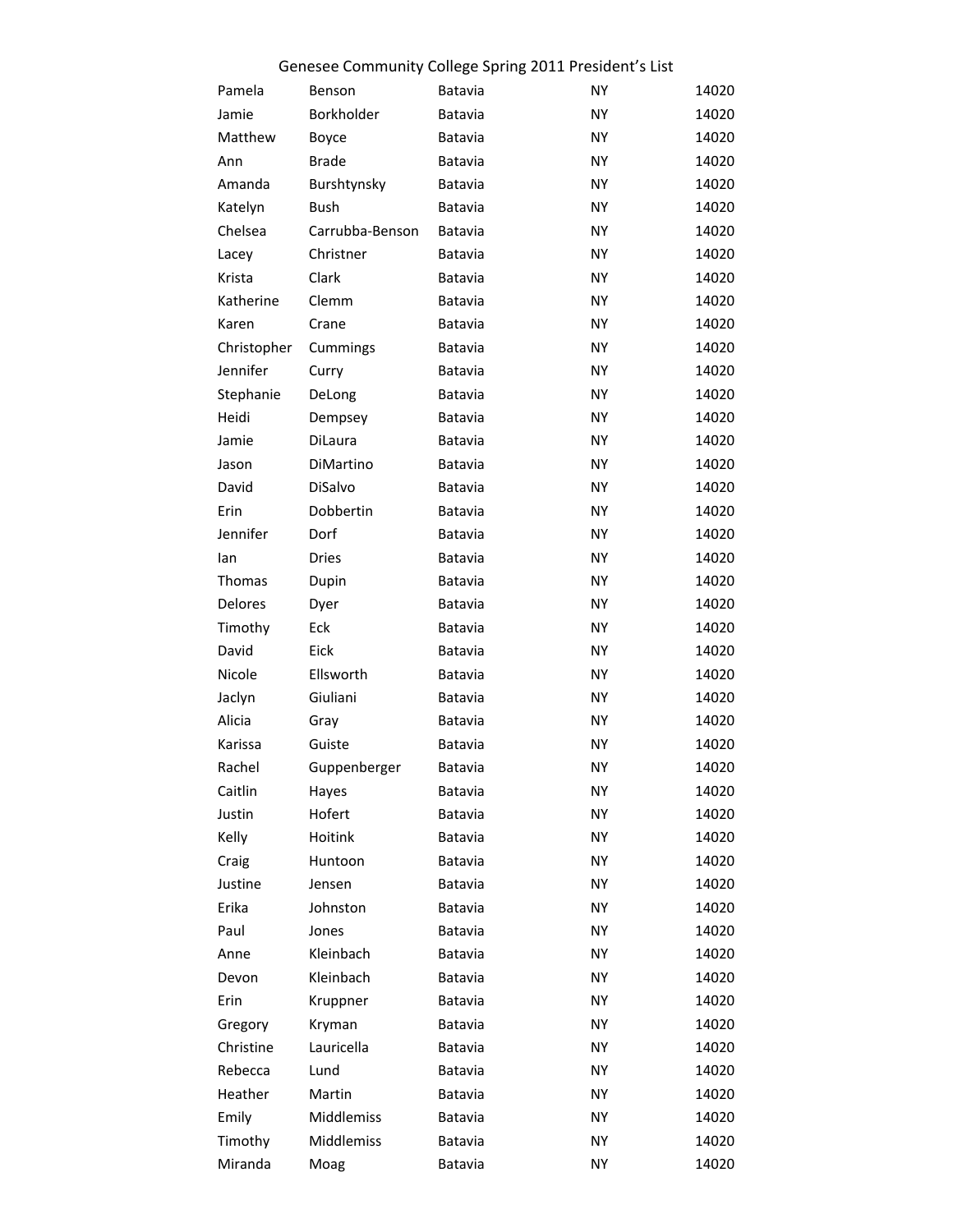|                    |               | Genesee Community College Spring 2011 President's List |           |                |
|--------------------|---------------|--------------------------------------------------------|-----------|----------------|
| Emily              | Mott          | Batavia                                                | NY        | 14020          |
| Cody               | Mulcahy       | Batavia                                                | <b>NY</b> | 14020          |
| Mercedes           | Nudd          | Batavia                                                | NY.       | 14020          |
| Carolyn            | O'Donnell     | Batavia                                                | <b>NY</b> | 14020          |
| Colleen            | O'Donnell     | Batavia                                                | ΝY        | 14020          |
| Maureen            | O'Donnell     | Batavia                                                | NY        | 14020          |
| Lindsey            | Penders       | Batavia                                                | ΝY        | 14020          |
| Jeana              | Pfalzer       | Batavia                                                | NY        | 14020          |
| Derquile           | Qualcen       | Batavia                                                | ΝY        | 14020          |
| Chad               | Richards      | Batavia                                                | NY        | 14020          |
| Sean               | Ryan          | Batavia                                                | ΝY        | 14020          |
| Jenna              | Sallome       | Batavia                                                | NY        | 14020          |
| Joseph             | Schlossel     | Batavia                                                | ΝY        | 14020          |
| Clifford           | Shultz        | Batavia                                                | NY        | 14020          |
| Tonya              | Smith         | Batavia                                                | ΝY        | 14020          |
| Joshua             | Stendts       | Batavia                                                | NY        | 14020          |
| Kathryn            | Svensen       | Batavia                                                | ΝY        | 14020          |
| Kerry              | Thuman        | Batavia                                                | NY        | 14020          |
| Dana               | Torcello      | Batavia                                                | ΝY        | 14020          |
| Jennifer           | Vasi-Conners  | Batavia                                                | NY        | 14020          |
| Kevin              | Volk          | Batavia                                                | ΝY        | 14020          |
| Ashley             | Walter        | Batavia                                                | NY        | 14020          |
| Asheesh            | Williams      | Batavia                                                | ΝY        | 14020          |
| Jennifer           | Williams      | Batavia                                                | NY        | 14020          |
| Loren              | Berl          | Bergen                                                 | ΝY        | 14416          |
| Jason              | Birch         | Bergen                                                 | NY        | 14416          |
| Daniel             | <b>Bradt</b>  | Bergen                                                 | ΝY        | 14416          |
| Jason              | Downs         |                                                        | <b>NY</b> | 14416          |
|                    | Elliott       | Bergen                                                 | NY        |                |
| Samantha<br>Kelsey | Hill          | Bergen                                                 | NY        | 14416<br>14416 |
|                    |               | Bergen                                                 |           |                |
| Charles            | Lee           | Bergen                                                 | NY        | 14416          |
| Jeanette           | Menzie        | Bergen                                                 | <b>NY</b> | 14416          |
| Tori               | Robinson      | Bergen                                                 | NY        | 14416          |
| Ashley             | Spangenburg   | Bergen                                                 | NY        | 14416          |
| Joanna             | Stacy         | Bergen                                                 | NY        | 14416          |
| Lindsay            | Stumpf        | Bergen                                                 | NY        | 14416          |
| Alexandra          | Blasdell      | <b>Bliss</b>                                           | NY        | 14024          |
| Toni               | Bucklaew      | <b>Bliss</b>                                           | <b>NY</b> | 14024          |
| Michelle           | Campbell      | <b>Bliss</b>                                           | NY        | 14024          |
| Nadine             | Fitzgerald    | <b>Bliss</b>                                           | <b>NY</b> | 14024          |
| Jeana              | Sears         | <b>Bliss</b>                                           | NY        | 14024          |
| Marcy              | Souter        | <b>Bliss</b>                                           | <b>NY</b> | 14024          |
| Shannon            | Tobey         | <b>Bliss</b>                                           | NY        | 14024          |
| Shane              | Allen         | Brockport                                              | NY        | 14420          |
| Angela             | <b>Brodie</b> | Brockport                                              | NY        | 14420          |
| Leon               | Clark         | Brockport                                              | NΥ        | 14420          |
| Chelsey            | Cole          | Brockport                                              | NY        | 14420          |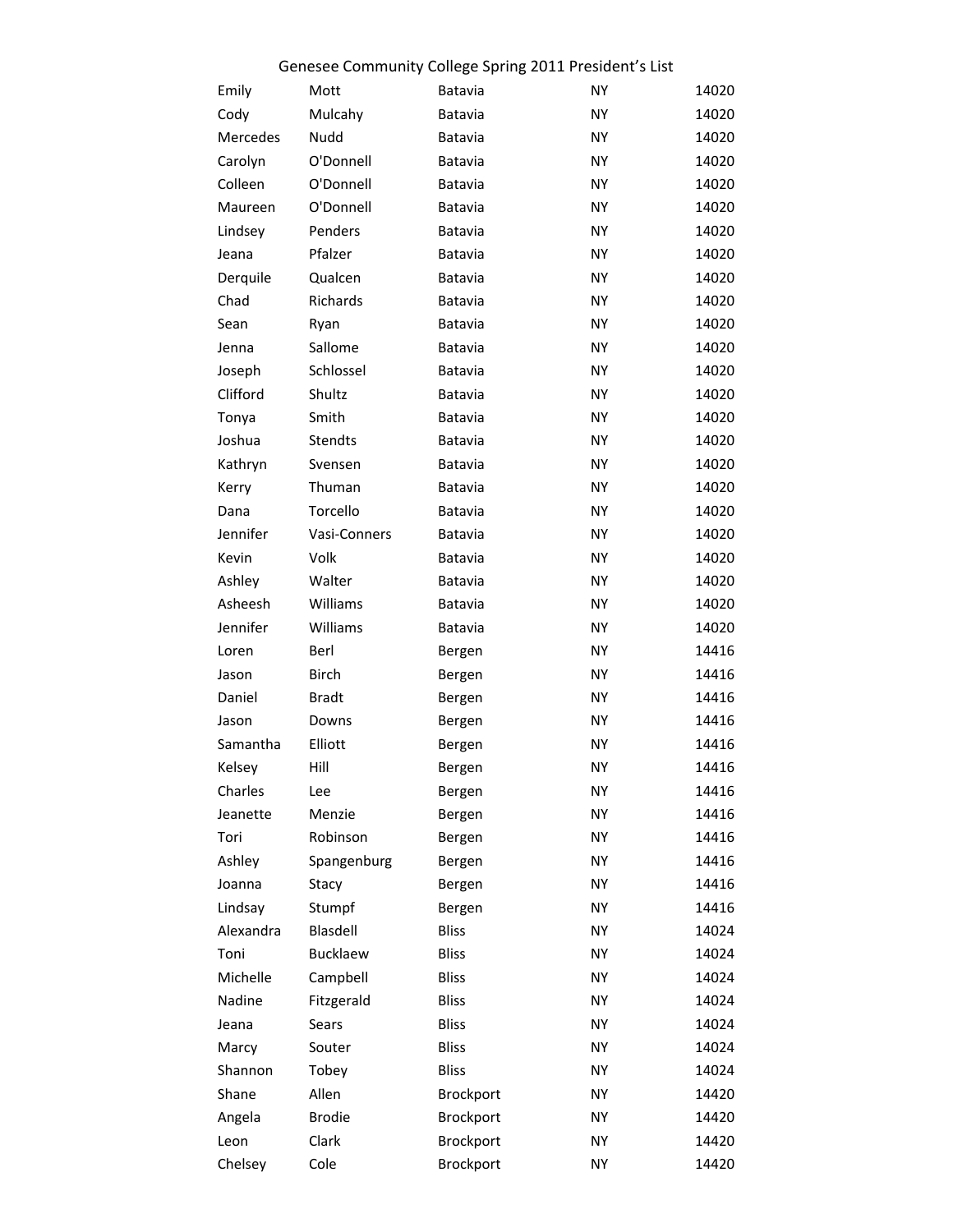|               |                  | Genesee Community College Spring 2011 President's List |           |       |
|---------------|------------------|--------------------------------------------------------|-----------|-------|
| Kyrin         | Emerson          | Brockport                                              | <b>NY</b> | 14420 |
| Sean          | Hale             | Brockport                                              | <b>NY</b> | 14420 |
| Aaron         | Horton           | Brockport                                              | <b>NY</b> | 14420 |
| James         | Lachman          | Brockport                                              | <b>NY</b> | 14420 |
| Melanie       | Macdonald        | Brockport                                              | <b>NY</b> | 14420 |
| Gabrielle     | Miller           | Brockport                                              | <b>NY</b> | 14420 |
| Daniel        | Money            | Brockport                                              | <b>NY</b> | 14420 |
| Jessica       | Moon             | Brockport                                              | NY        | 14420 |
| Marian        | Smith            | Brockport                                              | <b>NY</b> | 14420 |
| James         | Sommer           | Brockport                                              | <b>NY</b> | 14420 |
| Amanda        | Stoick           | Brockport                                              | NY        | 14420 |
| <b>Briana</b> | Bender           | Byron                                                  | NY        | 14422 |
| Richard       | Lucas            | Byron                                                  | <b>NY</b> | 14422 |
| Joshua        | Richardson       | Byron                                                  | NY        | 14422 |
| Cristina      | Appleton         | Caledonia                                              | NY        | 14423 |
| Jacob         | Gray             | Caledonia                                              | NY        | 14423 |
| Matthew       | Heins            | Caledonia                                              | NY        | 14423 |
| Jacob         | Kocher           | Caledonia                                              | NY        | 14423 |
| Joshua        | Litteer          | Caledonia                                              | NY        | 14423 |
| Jennifer      | Nothnagle        | Caledonia                                              | NY        | 14423 |
| Luke          | Behen            | Caneadea                                               | NY        | 14717 |
| Courtney      | Battaglia        | Castile                                                | NY        | 14427 |
| Nathan        | Linderman        | Castile                                                | NY        | 14427 |
| Tyler         | Paulsen          | Castile                                                | NY        | 14427 |
| Amy           | Hudson           | Chaffee                                                | NY        | 14030 |
| Carolyn       | Infanti          | Cheektowaga                                            | NΥ        | 14227 |
| Ryan          | Pearse           | Chester                                                | СT        | 6412  |
| Nemanja       | Susa             | Chicago                                                | IL        | 60657 |
| Kristin       | <b>DiQuattro</b> | Churchville                                            | <b>NY</b> | 14428 |
| Patrick       | Encina           | Churchville                                            | ΝY        | 14428 |
| Samantha      | Gorino           | Churchville                                            | NΥ        | 14428 |
| Molly         | Hulse            | Churchville                                            | <b>NY</b> | 14428 |
| Kailey        | McGrath          | Churchville                                            | NΥ        | 14428 |
| Katherine     | Pettis           | Churchville                                            | ΝY        | 14428 |
| Christina     | Kranz            | Conesus                                                | ΝY        | 14435 |
| Ashley        | Balcerzak        | Corfu                                                  | ΝY        | 14036 |
| Patrick       | Betz             | Corfu                                                  | NΥ        | 14036 |
| Kyle          | Maurer           | Corfu                                                  | ΝY        | 14036 |
| Louis         | Reeb             | Corfu                                                  | ΝY        | 14036 |
| Ashley        | Rippel           | Corfu                                                  | ΝY        | 14036 |
| Sara          | Seweryniak       | Corfu                                                  | NΥ        | 14036 |
| Brian         | Swank            | Corfu                                                  | ΝY        | 14036 |
| Felicia       | DeGroot          | Cowlesville                                            | ΝY        | 14037 |
| Katelyn       | Bush             | Dansville                                              | ΝY        | 14437 |
| <b>Brian</b>  | Curtis           | Dansville                                              | ΝY        | 14437 |
| Sandra        | DellaVilla       | Dansville                                              | ΝY        | 14437 |
| Trisha        | Dumar            | Dansville                                              | <b>NY</b> | 14437 |
|               |                  |                                                        |           |       |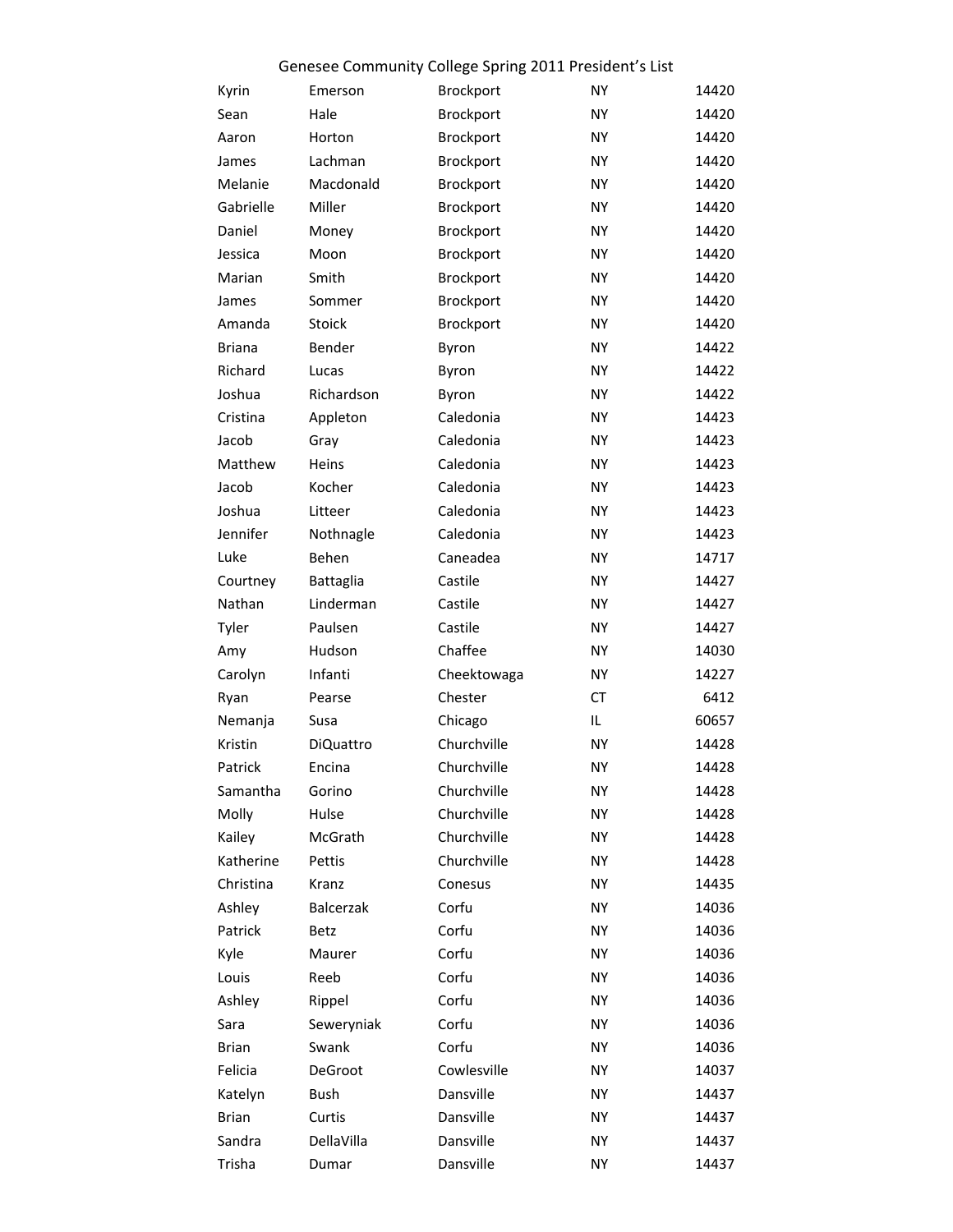|               | Genesee Community College Spring 2011 President's List |               |           |       |  |  |
|---------------|--------------------------------------------------------|---------------|-----------|-------|--|--|
| Nichole       | Gailey                                                 | Dansville     | <b>NY</b> | 14437 |  |  |
| Robert        | Gray                                                   | Dansville     | <b>NY</b> | 14437 |  |  |
| Taylor        | Harnish                                                | Dansville     | <b>NY</b> | 14437 |  |  |
| Frederick     | Helfrich                                               | Dansville     | <b>NY</b> | 14437 |  |  |
| Tosha         | Hines                                                  | Dansville     | <b>NY</b> | 14437 |  |  |
| Erin          | Martin                                                 | Dansville     | <b>NY</b> | 14437 |  |  |
| Sabriena      | Mensinger                                              | Dansville     | <b>NY</b> | 14437 |  |  |
| Jessica       | Rudy                                                   | Dansville     | <b>NY</b> | 14437 |  |  |
| Aline         | Santos                                                 | Dansville     | <b>NY</b> | 14437 |  |  |
| Stacey        | Smith                                                  | Dansville     | <b>NY</b> | 14437 |  |  |
| Cody          | Sponholz                                               | Dansville     | <b>NY</b> | 14437 |  |  |
| Derek         | Wadsworth                                              | Dansville     | <b>NY</b> | 14437 |  |  |
| Thomas        | Wieszczyk                                              | Dansville     | <b>NY</b> | 14437 |  |  |
| Caleb         | Young                                                  | Dansville     | <b>NY</b> | 14437 |  |  |
| Carolyn       | Baldwin                                                | Darien Center | <b>NY</b> | 14040 |  |  |
| Cheryl        | Furlong                                                | Darien Center | <b>NY</b> | 14040 |  |  |
| Matthew       | Herod                                                  | Darien Center | <b>NY</b> | 14040 |  |  |
| Rebecca       | Piechowiak                                             | Darien Center | <b>NY</b> | 14040 |  |  |
| Lawrence      | Stabell                                                | Darien Center | <b>NY</b> | 14040 |  |  |
| Elisabeth     | Wagner                                                 | Darien Center | <b>NY</b> | 14040 |  |  |
| Rose          | Wagner                                                 | Darien Center | <b>NY</b> | 14040 |  |  |
| Hannah        | Zimmermann                                             | Darien Center | <b>NY</b> | 14040 |  |  |
| Nathan        | <b>Babbitt</b>                                         | Delevan       | <b>NY</b> | 14042 |  |  |
| Melinda       | Bigham                                                 | Delevan       | <b>NY</b> | 14042 |  |  |
| Ryan          | Hanson                                                 | Delevan       | <b>NY</b> | 14042 |  |  |
| Michelle      | Helmich                                                | Delevan       | <b>NY</b> | 14042 |  |  |
| Sara          | Kroll                                                  | Delevan       | <b>NY</b> | 14042 |  |  |
| Danna         | Nuernberger                                            | Delevan       | <b>NY</b> | 14042 |  |  |
| <b>Braden</b> | Stewart                                                | Delevan       | <b>NY</b> | 14042 |  |  |
| Elizabeth     | Barnaby                                                | East Bethany  | ΝY        | 14054 |  |  |
| Heather       | Cessna                                                 | East Bethany  | NY        | 14054 |  |  |
| Karen         | Defelice                                               | East Bethany  | <b>NY</b> | 14054 |  |  |
| Cameron       | Remington                                              | East Bethany  | <b>NY</b> | 14054 |  |  |
| Wendy         | Smith                                                  | East Bethany  | <b>NY</b> | 14054 |  |  |
| Shannon       | Drumsta                                                | East Concord  | <b>NY</b> | 14055 |  |  |
| Hannah        | Gates                                                  | East Concord  | <b>NY</b> | 14055 |  |  |
| Janet         | Gohlke                                                 | East Pembroke | <b>NY</b> | 14056 |  |  |
| Nicole        | Beardsley                                              | Elba          | <b>NY</b> | 14058 |  |  |
| Richard       | Dorf                                                   | Elba          | <b>NY</b> | 14058 |  |  |
| Matthew       | Geissler                                               | Elba          | <b>NY</b> | 14058 |  |  |
| Christopher   | Green                                                  | Elba          | <b>NY</b> | 14058 |  |  |
| Lauren        | Hughes                                                 | Elba          | <b>NY</b> | 14058 |  |  |
| Laura         | Littlejohn                                             | Elba          | <b>NY</b> | 14058 |  |  |
| Danyelle      | Scarborough                                            | Elba          | <b>NY</b> | 14058 |  |  |
| Eric          | Shuknecht                                              | Elba          | <b>NY</b> | 14058 |  |  |
| Theodore      | Tomczak                                                | Elba          | <b>NY</b> | 14058 |  |  |
| Chelsey       | Heberle                                                | Fancher       | <b>NY</b> | 14452 |  |  |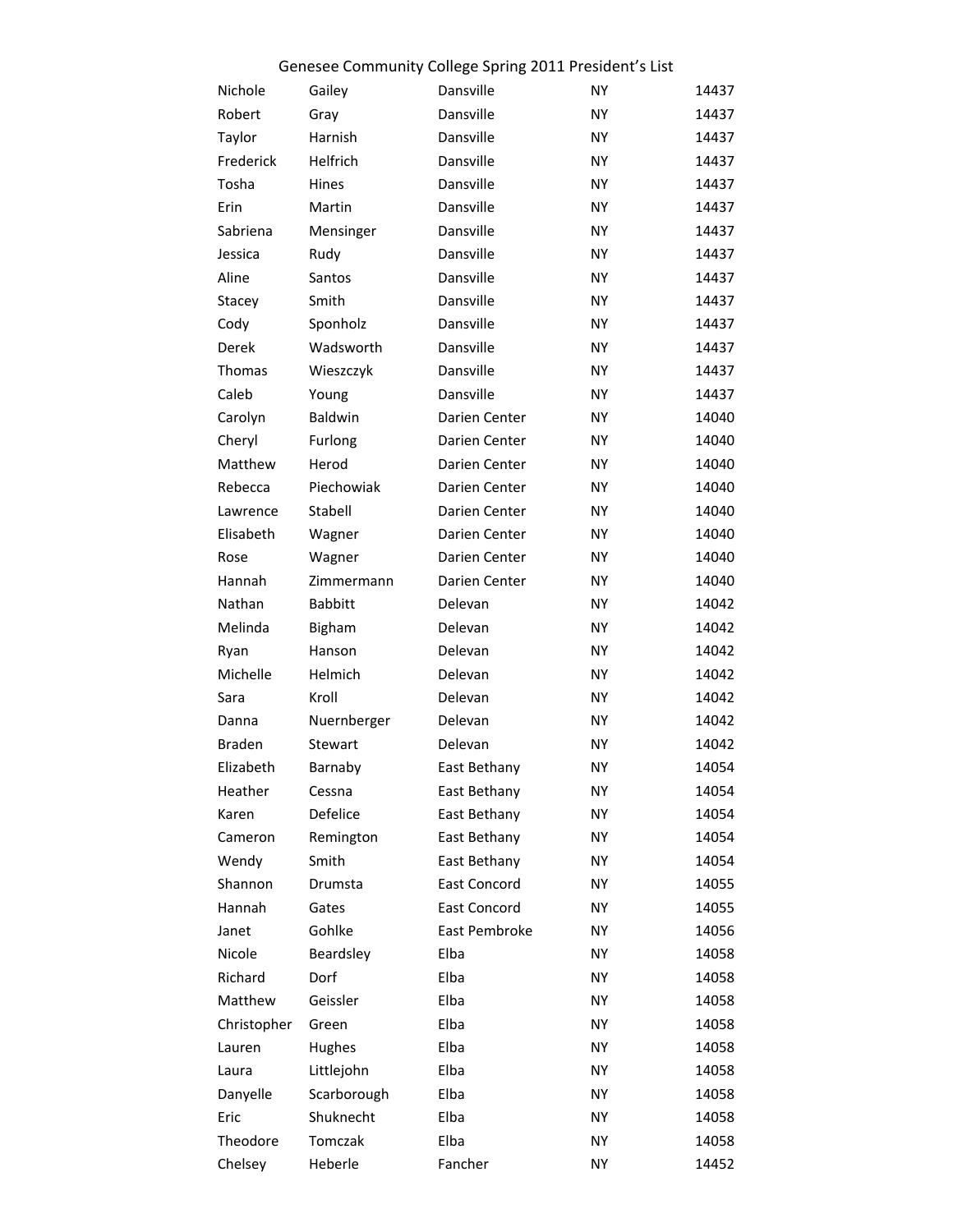| Rebecca       | Johnson        | Fillmore      | <b>NY</b> | 14735 |
|---------------|----------------|---------------|-----------|-------|
| Lyndsey       | Thomas         | Fillmore      | <b>NY</b> | 14735 |
| Rebekah       | Voss           | Fillmore      | <b>NY</b> | 14735 |
| Leah          | Reino          | Franklinville | <b>NY</b> | 14737 |
| Jonathan      | Riley          | Franklinville | <b>NY</b> | 14737 |
| Ashlie        | Dabolt         | Freedom       | <b>NY</b> | 14065 |
| Matthew       | Foegen         | Gainesville   | <b>NY</b> | 14066 |
| Jeffrey       | Holly          | Gainesville   | <b>NY</b> | 14066 |
| Susan         | Stetzel        | Gainesville   | <b>NY</b> | 14066 |
| Lauren        | Walton         | Gainesville   | <b>NY</b> | 14066 |
| Kati          | Stachewicz     | Gasport       | <b>NY</b> | 14067 |
| <b>Brenda</b> | Boyd           | Geneseo       | <b>NY</b> | 14454 |
| Yvonne        | Gavett         | Geneseo       | <b>NY</b> | 14454 |
| Amity         | Morris         | Geneseo       | <b>NY</b> | 14454 |
| Morgan        | Garlick        | Geneva        | <b>NY</b> | 14456 |
| <b>Brenda</b> | Simmons        | Greenville    | <b>NC</b> | 27834 |
| Michael       | Hannah         | Hamlin        | <b>NY</b> | 14464 |
| Norman        | St. John       | Hamlin        | <b>NY</b> | 14464 |
| Elijah        | Towner         | Hamlin        | <b>NY</b> | 14464 |
| Nikole        | Spooner        | Hilton        | <b>NY</b> | 14468 |
| Philip        | VanDerMeid     | Hilton        | <b>NY</b> | 14468 |
| Molly         | <b>Bonning</b> | Holland       | <b>NY</b> | 14080 |
| Carolyn       | Chaney         | Holland       | <b>NY</b> | 14080 |
| Matthew       | Bilohlavek     | Holley        | <b>NY</b> | 14470 |
| Carey         | Cook           | Holley        | NY        | 14470 |
| Tiffanee      | Diltz          | Holley        | <b>NY</b> | 14470 |
| Danielle      | Fanton         | Holley        | <b>NY</b> | 14470 |
| Dominique     | Hughes         | Holley        | NY        | 14470 |
| Katherine     | Norman         | Holley        | <b>NY</b> | 14470 |
| Deborah       | Renner         | Holley        | <b>NY</b> | 14470 |
| Tara          | Rich           | Holley        | <b>NY</b> | 14470 |
| Melissa       | Rohr           | Holley        | NY        | 14470 |
| Matthew       | Miller         | Hornell       | NY        | 14843 |
| Krystie       | Laurey         | Horseheads    | NY        | 14845 |
| Jin           | <b>Kim</b>     | Howard Beach  | NY        | 11414 |
| Sherard       | Brown          | Ithaca        | NY        | 14850 |
| Kevin         | St. Clair      | Ithaca        | NY        | 14850 |
| Matthew       | Glass          | Java Village  | NΥ        | 14083 |
| Danielle      | Kinney         | Java Village  | NY        | 14083 |
| Debbie        | Kinney         | Java Village  | NΥ        | 14083 |
| <b>Buffie</b> | Edick          | Kent          | NY        | 14477 |
| Tricia        | Warren         | Kent          | NY        | 14477 |
| Jenna         | Williams       | Kent          | NY        | 14477 |
| Michael       | Hoerbelt       | Lancaster     | NY        | 14086 |
| Yu            | Yang           | Lancaster     | NY        | 14086 |
| Belinda       | Ingraham       | Leicester     | NY.       | 14481 |
| Tina          | Seamon         | Leicester     | NY        | 14481 |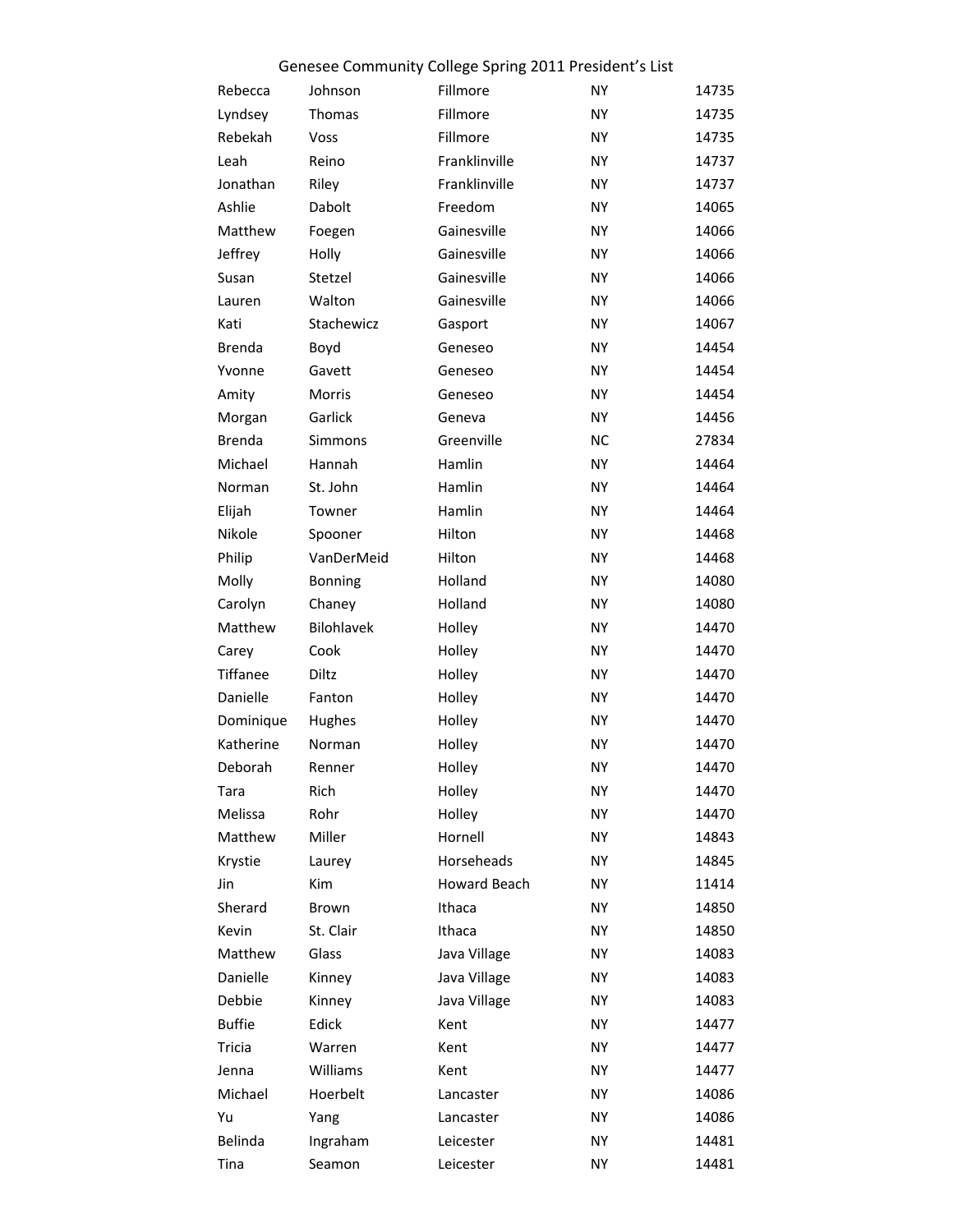|                |                | Genesee Community College Spring 2011 President's List |           |       |
|----------------|----------------|--------------------------------------------------------|-----------|-------|
| Dawn           | Allmannsberger | LeRoy                                                  | <b>NY</b> | 14482 |
| Sarah          | Amico          | LeRoy                                                  | <b>NY</b> | 14482 |
| Kevin          | Callahan       | LeRoy                                                  | <b>NY</b> | 14482 |
| Philip         | Clarke         | LeRoy                                                  | NY        | 14482 |
| Gabrielle      | Eby            | LeRoy                                                  | NY        | 14482 |
| <b>Bridget</b> | Grayson        | LeRoy                                                  | NY        | 14482 |
| Jeanice        | Howard         | LeRoy                                                  | NY        | 14482 |
| RandiLeann     | Johnson        | LeRoy                                                  | NY        | 14482 |
| Donald         | Kahm           | LeRoy                                                  | NY        | 14482 |
| Mark           | McAvoy         | LeRoy                                                  | NY        | 14482 |
| Cody           | Niccloy        | LeRoy                                                  | NY        | 14482 |
| Caleb          | Nicodemus      | LeRoy                                                  | NY        | 14482 |
| Michele        | Rogers         | LeRoy                                                  | NY        | 14482 |
| Bethany        | Roth           | LeRoy                                                  | NY        | 14482 |
| Heather        | Schroeder      | LeRoy                                                  | NY        | 14482 |
| Wendy          | Shantz         | LeRoy                                                  | NY        | 14482 |
| Denise         | Simcick        | LeRoy                                                  | NY        | 14482 |
| Rebecca        | Spezzano       | LeRoy                                                  | NY        | 14482 |
| Matthew        | Stoll          | LeRoy                                                  | NY        | 14482 |
| Michael        | Sullivan       |                                                        | NY        | 14482 |
|                |                | LeRoy                                                  |           |       |
| Phyllis        | Washburn       | LeRoy                                                  | NY        | 14482 |
| Sharon         | Wynn           | LeRoy                                                  | NY        | 14482 |
| Joshua         | Grout          | Lima                                                   | NY        | 14485 |
| Anna           | Leslie         | Lima                                                   | NY        | 14485 |
| Adam           | Listman        | Livonia                                                | NY        | 14487 |
| Jessica        | Panipinto      | Livonia                                                | NY        | 14487 |
| Shannon        | VanNorman      | Livonia                                                | NY        | 14487 |
| Margaret       | Zdzieszynski   | Livonia                                                | <b>NY</b> | 14487 |
| Heather        | Hilderbrandt   | Lockport                                               | <b>NY</b> | 14094 |
| Roger          | Jones          | Lockport                                               | <b>NY</b> | 14094 |
| Aaron          | Noble          | Lockport                                               | <b>NY</b> | 14094 |
| Nicole         | Taurgrasso     | Lockport                                               | <b>NY</b> | 14094 |
| Amelia         | Wittcop        | Lockport                                               | <b>NY</b> | 14094 |
| Theresa        | Annecharico    | Lyndonville                                            | <b>NY</b> | 14098 |
| Jillian        | Barry          | Lyndonville                                            | <b>NY</b> | 14098 |
| Rayne          | <b>Burgess</b> | Lyndonville                                            | <b>NY</b> | 14098 |
| Sarah          | Newman         | Lyndonville                                            | <b>NY</b> | 14098 |
| Stephanie      | Semon          | Lyndonville                                            | <b>NY</b> | 14098 |
| Mary           | Shaw           | Lyons                                                  | <b>NY</b> | 14489 |
| Robert         | Smith          | Machias                                                | NY        | 14101 |
| Kathleen       | Stevens        | Machias                                                | <b>NY</b> | 14101 |
| Tara           | Tackentien     | Machias                                                | <b>NY</b> | 14101 |
| Tyler          | LeBoeuf        | Massena                                                | <b>NY</b> | 13662 |
| Zachary        | Bambenek       | Medina                                                 | <b>NY</b> | 14103 |
| Joshua         | <b>Black</b>   | Medina                                                 | <b>NY</b> | 14103 |
| Amanda         | Capstick       | Medina                                                 | <b>NY</b> | 14103 |
| Heather        | Cataldo        | Medina                                                 | <b>NY</b> | 14103 |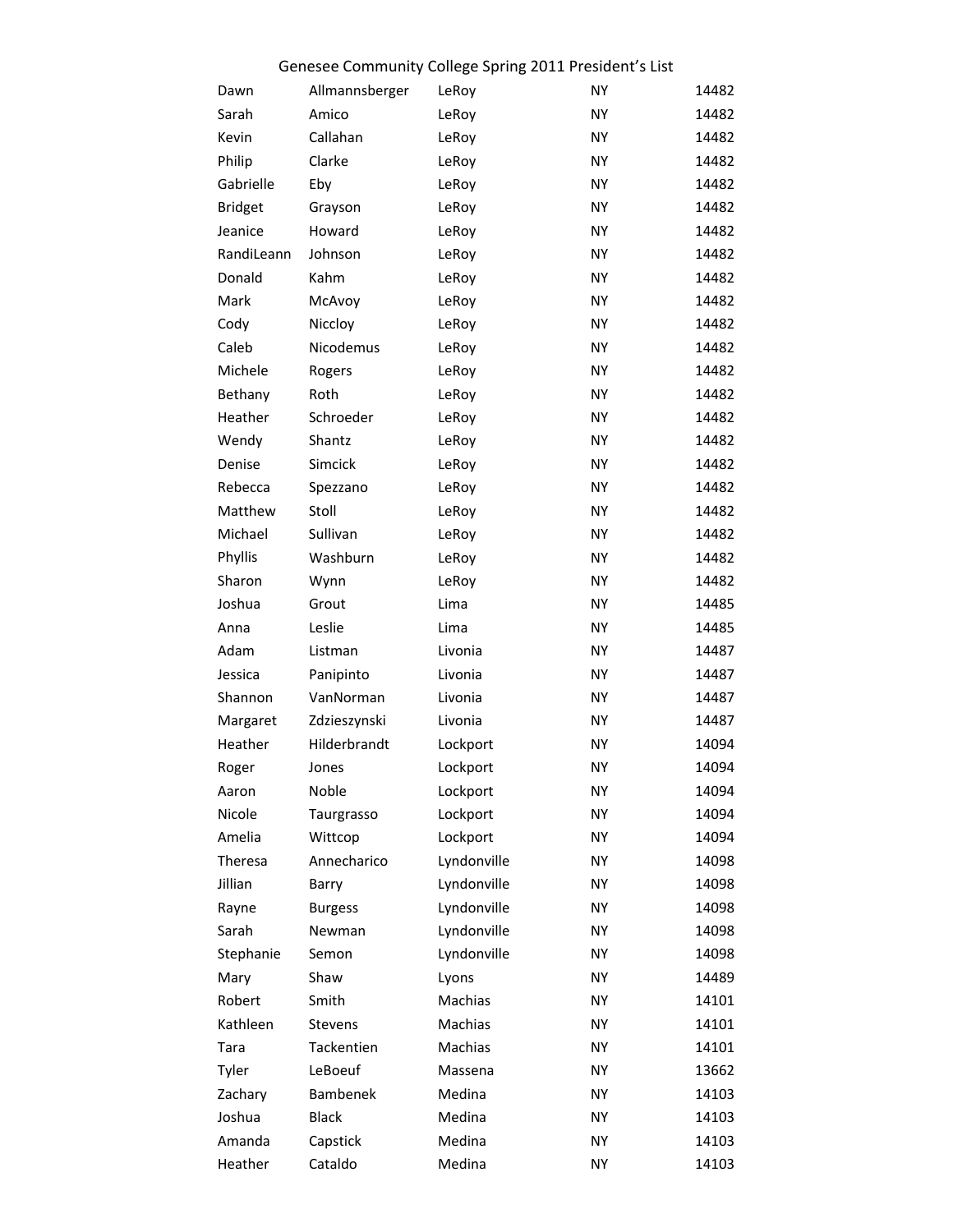|                |               | Genesee Community College Spring 2011 President's List |           |       |
|----------------|---------------|--------------------------------------------------------|-----------|-------|
| Jianne         | DiPadova      | Medina                                                 | <b>NY</b> | 14103 |
| Dennis         | <b>DiPini</b> | Medina                                                 | <b>NY</b> | 14103 |
| Aubrey         | Fortunato     | Medina                                                 | <b>NY</b> | 14103 |
| James          | Giarla        | Medina                                                 | <b>NY</b> | 14103 |
| Candace        | Hackenberg    | Medina                                                 | <b>NY</b> | 14103 |
| Alisha         | Harrold       | Medina                                                 | <b>NY</b> | 14103 |
| Danielle       | Hodgins       | Medina                                                 | <b>NY</b> | 14103 |
| Lisa           | Houseman      | Medina                                                 | <b>NY</b> | 14103 |
| Matthew        | Kline         | Medina                                                 | NY        | 14103 |
| Kevin          | McMullen      | Medina                                                 | <b>NY</b> | 14103 |
| Crystal        | Petry         | Medina                                                 | <b>NY</b> | 14103 |
| Molly          | Riley         | Medina                                                 | <b>NY</b> | 14103 |
| Karen          | Sanders       | Medina                                                 | NY        | 14103 |
| <b>Brandon</b> | Smith         | Medina                                                 | <b>NY</b> | 14103 |
| Laura          | <b>Stirk</b>  | Medina                                                 | <b>NY</b> | 14103 |
| Carolyn        | Vasquez       | Medina                                                 | <b>NY</b> | 14103 |
| Felicia        | Viloria       | Medina                                                 | NY        | 14103 |
| Anna           | Viza          | Medina                                                 | <b>NY</b> | 14103 |
| Camille        | Wells         | Medina                                                 | <b>NY</b> | 14103 |
| Elizabeth      | Zacher        | Medina                                                 | <b>NY</b> | 14103 |
| Jamie          | <b>Burton</b> | Middleport                                             | NY        | 14105 |
| Roxann         | Gorski        | Middleport                                             | NY        | 14105 |
| Amanda         | Kropp         | Middleport                                             | NY        | 14105 |
| Lynn           | Szott         | Middleport                                             | NY        | 14105 |
| Tammie         | Washak        | Middleport                                             | NY        | 14105 |
| Rachel         | Ebersole      | <b>Mount Morris</b>                                    | NY        | 14510 |
| Gary           | Macauley      | <b>Mount Morris</b>                                    | NY        | 14510 |
| Melissa        | Milroy        | <b>Mount Morris</b>                                    | NY        | 14510 |
| Vanessa        | Rodriguez     | <b>Mount Morris</b>                                    | NΥ        | 14510 |
| Sandra         | Warters       | <b>Mount Morris</b>                                    | NY        | 14510 |
| Timothy        | Wolverton     | <b>Mount Morris</b>                                    | NY        | 14510 |
| Erika          | Kreidler      | Mount Washington                                       | КY        | 40047 |
| Elizabeth      | Marzolf       | North Java                                             | NY        | 14113 |
| Amanda         | Wasieczko     | North Tonawanda                                        | NY        | 14120 |
| Courtney       | Davis         | Nunda                                                  | NY        | 14517 |
| Amie           | Fogarty       | Nunda                                                  | NY        | 14517 |
| Noelle         | Lawton        | Nunda                                                  | NY        | 14517 |
| Heather        | McKeown       | Nunda                                                  | NY        | 14517 |
| Kelly          | Simkins       | Nunda                                                  | NY        | 14517 |
| Adele          | Zeh           | Nunda                                                  | NY        | 14517 |
| Della          | Balduf        | Oakfield                                               | NY        | 14125 |
| Lindsay        | Chatt         | Oakfield                                               | NY        | 14125 |
| Benjamin       | Cherry        | Oakfield                                               | NY        | 14125 |
| Ashley         | Colopy        | Oakfield                                               | NY        | 14125 |
| Samantha       | Denton        | Oakfield                                               | NY        | 14125 |
| Katie          | Engle         | Oakfield                                               | NY        | 14125 |
| Alex           | Grayson       | Oakfield                                               | NY        | 14125 |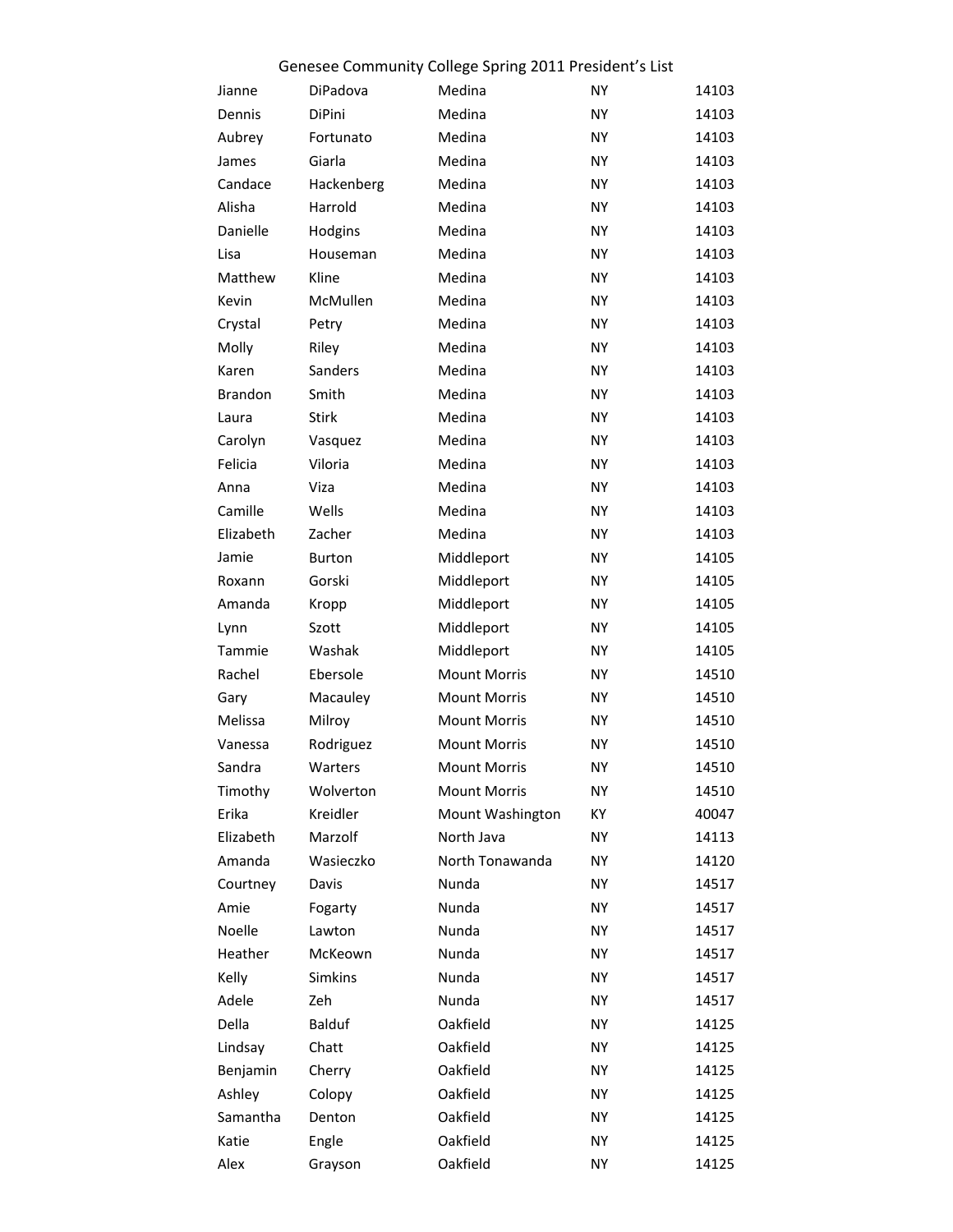|              |              | Genesee Community College Spring 2011 President's List |           |       |
|--------------|--------------|--------------------------------------------------------|-----------|-------|
| Douglas      | Kibler       | Oakfield                                               | NY        | 14125 |
| Zackary      | Kibler       | Oakfield                                               | <b>NY</b> | 14125 |
| Angela       | Larmon       | Oakfield                                               | <b>NY</b> | 14125 |
| Jessica      | McComb       | Oakfield                                               | NY        | 14125 |
| Laura        | Ostrowski    | Oakfield                                               | NY        | 14125 |
| Kimberly     | Schildwaster | Oakfield                                               | NY        | 14125 |
| Joseph       | Sullivan     | Oakfield                                               | <b>NY</b> | 14125 |
| Jennifer     | Case         | Pavilion                                               | NY        | 14525 |
| Cory         | Green        | Pavilion                                               | NY        | 14525 |
| Gerald       | Harding      | Pavilion                                               | NY        | 14525 |
| Taylor       | Lafferty     | Pavilion                                               | <b>NY</b> | 14525 |
| <b>Brian</b> | Leach        | Pavilion                                               | NY        | 14525 |
| Cathleen     | McCracken    | Pavilion                                               | NY        | 14525 |
| Katelyn      | Parmenter    | Pavilion                                               | NY        | 14525 |
| Stephanie    | Parmenter    | Pavilion                                               | <b>NY</b> | 14525 |
| Ashlee       | Schott       | Pavilion                                               | NY        | 14525 |
| Wendy        | Thater       | Pavilion                                               | NY        | 14525 |
| Jacquelyn    | VonSanden    | Pavilion                                               | NY        | 14525 |
| Lacy         | Whaley       | Pavilion                                               | <b>NY</b> | 14525 |
| Allyssa      | Compton      | Penn Yan                                               | NY        | 14527 |
| Kayley       | Pettinger    | Perkinsville                                           | NY        | 14529 |
| Matthew      | James        | Perry                                                  | NY        | 14530 |
| Darlene      | Jimerson     | Perry                                                  | <b>NY</b> | 14530 |
| Karen        | MacWhorter   | Perry                                                  | NY        | 14530 |
| Heidi        | Marzycki     | Perry                                                  | <b>NY</b> | 14530 |
| Dena         | Pogue        | Perry                                                  | NY        | 14530 |
| James        | Scott        | Perry                                                  | <b>NY</b> | 14530 |
| Siobhan      | Tarbell      | Perry                                                  | NY        | 14530 |
| Michelle     | McDonald     | Piffard                                                | <b>NY</b> | 14533 |
| Samantha     | Bacon        | Pike                                                   | NY        | 14130 |
| Summer       | Carter       | Pike                                                   | <b>NY</b> | 14130 |
| Holly        | Hosmer       | Pike                                                   | <b>NY</b> | 14130 |
| Kristina     | Hodnett      | Portageville                                           | NY        | 14536 |
| Maureen      | <b>Burke</b> | Rochester                                              | <b>NY</b> | 14616 |
| Amanda       | Ciccone      | Rochester                                              | <b>NY</b> | 14612 |
| Damian       | Ellis        | Rochester                                              | NY        | 14616 |
| Julia        | Epping       | Rochester                                              | NY        | 14611 |
| Amy          | Garcia       | Rochester                                              | NY        | 14616 |
| Dawn         | Hogue-Sisca  | Rochester                                              | <b>NY</b> | 14616 |
| Bryan        | Hotalen      | Rochester                                              | NY        | 14616 |
| Matthew      | Miller       | Rochester                                              | NY        | 14612 |
| Shaun        | Murphy       | Rochester                                              | NY        | 14616 |
| Daniel       | Newhart      | Rochester                                              | <b>NY</b> | 14612 |
| Candice      | Noble        | Rochester                                              | NY        | 14624 |
| Jennifer     | Ortolaza     | Rochester                                              | <b>NY</b> | 14624 |
| Laura        | Smith        | Rochester                                              | <b>NY</b> | 14622 |
| Tamara       | Smith        | Rochester                                              | <b>NY</b> | 14624 |
|              |              |                                                        |           |       |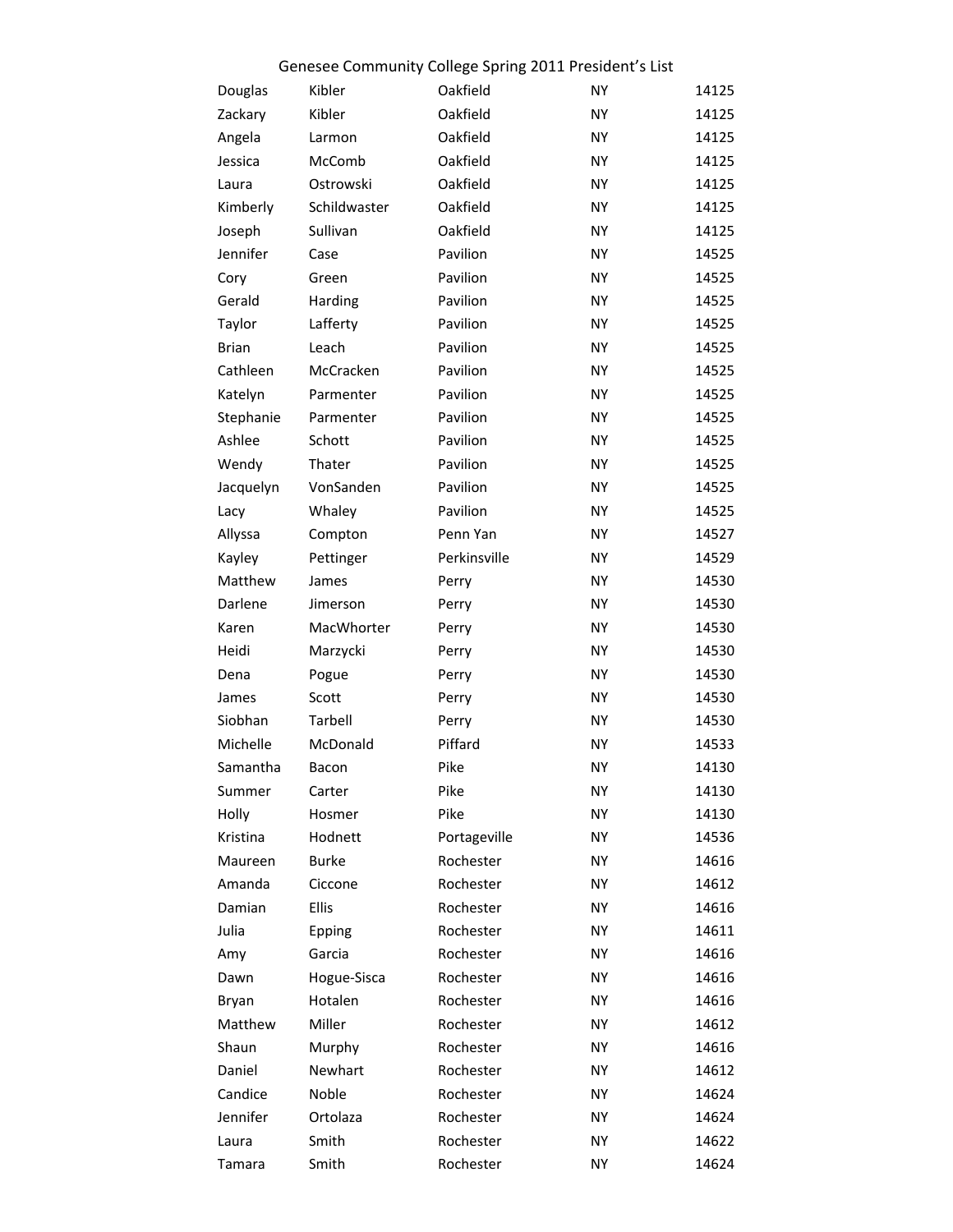## Genesee Community College Spring 2011 President's List

| Mallory       | Solomon       | Rochester             | NY | 14626 |
|---------------|---------------|-----------------------|----|-------|
| Ann           | Trott         | Rochester             | NY | 14609 |
| Richard       | Seitz         | Rushford              | NY | 14777 |
| <b>Thomas</b> | Langley       | Sandusky              | NY | 14133 |
| Shannon       | Kelly         | Saranac Lake          | NY | 12983 |
| Dennis        | Flores        | Scottsville           | NY | 14546 |
| Kyle          | Conner        | <b>Silver Springs</b> | NY | 14550 |
| Marla         | Roberts       | <b>Silver Springs</b> | NY | 14550 |
| Susan         | Perez         | Spencerport           | NY | 14559 |
| Racquel       | <b>Bursee</b> | Springville           | NY | 14141 |
| Melinda       | Cansdale      | Springwater           | NY | 14560 |
| Janien        | Klotzbach     | Stafford              | NY | 14143 |
| Danelle       | Eckert        | Strykersville         | NY | 14145 |
| Elise         | George        | Strykersville         | NY | 14145 |
| Lindsey       | Hanlon        | Strykersville         | NY | 14145 |
| Derek         | Huck          | Strykersville         | NY | 14145 |
| Eric          | Chiddy        | Syracuse              | NY | 13204 |
| Katie         | Mank          | Tonawanda             | NY | 14150 |
| Michelle      | Fuller        | Trumansburg           | NY | 14886 |
| Nancy         | Miles         | Varysburg             | NY | 14167 |
| Heather       | <b>Myers</b>  | Varysburg             | NY | 14167 |
| Alicia        | Rautenstrauch | Varysburg             | NY | 14167 |
| Maghon        | Barkley       | Warsaw                | NY | 14569 |
| Michelle      | Beyer         | Warsaw                | NY | 14569 |
| Robert        | Boutwell      | Warsaw                | NY | 14569 |
| Wayne         | Chapple       | Warsaw                | NY | 14569 |
| Susan         | Delude        | Warsaw                | NY | 14569 |
| Karen         | Duboy         | Warsaw                | NY | 14569 |
| Tammy         | Long          | Warsaw                | NY | 14569 |
| Kathleen      | Manne         | Warsaw                | NY | 14569 |
| Nicole        | Salamone      | Warsaw                | NY | 14569 |
| Regina        | Steed         | Warsaw                | NY | 14569 |
| Amy           | Waite         | Warsaw                | NY | 14569 |
| Adam          | Young         | Warsaw                | NY | 14569 |
| Rebeccah      | Demaray       | Waterport             | NY | 14571 |
| Jamie         | Dill          | Waterport             | NY | 14571 |
| Amanda        | Heale         | Waterport             | NY | 14571 |
| Linda         | Heale         | Waterport             | NY | 14571 |
| Alyssa        | Kenward       | Waterport             | NY | 14571 |
| Harris        | Lieberman     | Waterport             | NY | 14571 |
| Jamie         | Neal          | Waterport             | NY | 14571 |
| Pamela        | Pilon         | Waterport             | NY | 14571 |
| Julie         | Cragg         | Wayland               | NY | 14572 |
| Suzanne       | Haywood       | Wayland               | NY | 14572 |
| Kimberly      | O'Connell     | Wayland               | NY | 14572 |
| Sharon        | Ransom        | Wayland               | NY | 14437 |
| Nicole        | Mastrosimone  | Webster               | NY | 14580 |